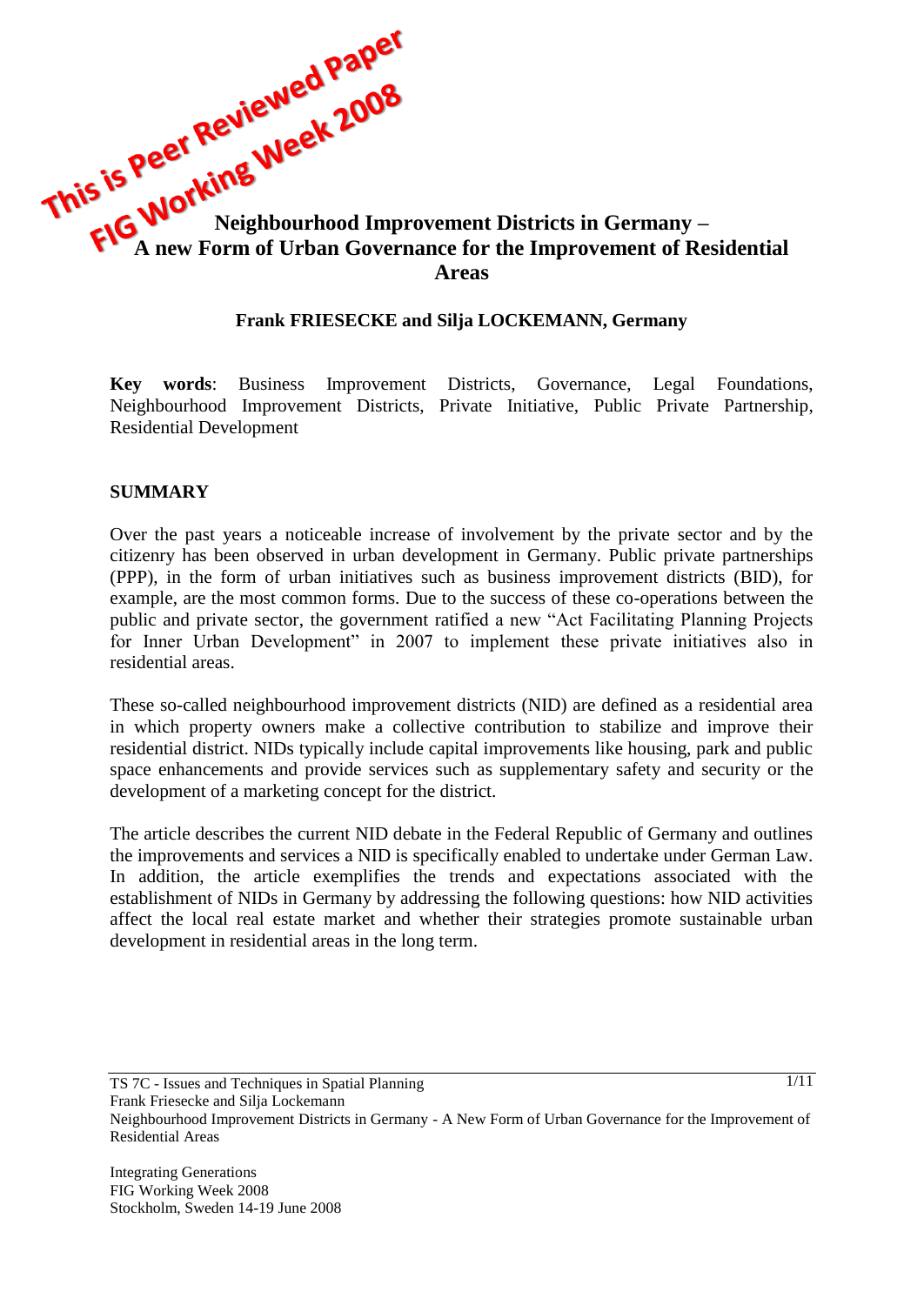# **Neighbourhood Improvement Districts in Germany – A new Form of Urban Governance for the Improvement of Residential Areas**

#### **Frank FRIESECKE and Silja LOCKEMANN, Germany**

## **1. INTRODUCTION**

Similar to business improvement districts (BIDs) in business areas, neighbourhood improvement districts (NIDs) are seen as a means to support and encourage private initiatives in urban development within residential areas.

The "Act Facilitating Planning Projects for Inner Urban Development" (*Gesetz zur Erleichterung von Planungsvorhaben für die Innenentwicklung der Städte*), which came into force on January  $1<sup>st</sup>$ , 2007, implemented the intention to reduce land consumption and speed up important planning projects. The goal is to simplify and accelerate the planning processes through changes to building and planning law to support planning initiatives, especially in the areas of employment, housing, and infrastructure development.

A new section 171f in the Federal Building Code has been added to promote private initiative in urban development. In accordance with state law and without limiting other measures under the Federal Building Code, it allows the public sector to encourage and subsidize the designation of areas for site-specific projects. It pursues a concept in agreement with publicly articulated planning goals to strengthen or develop inner-city areas, neighbourhood centers, residential areas, and commercial centers, as well as other areas of importance for urban development or urban regeneration (Krautzberger 2008: 340).

Within residential inner-city development (improvement, [conservation,](http://dict.leo.org/ende?lp=ende&p=eL4jU.&search=conservation) [deconstruction\)](http://dict.leo.org/ende?lp=ende&p=eL4jU.&search=deconstruction) NIDs can be used as a special form of urban governance (Schuppert, 2007: 77) by which private participation can be made obligatory. This instrument has become necessary due to the fact that several cities are not capable of taking over the financial burden of urban development.

## **2. PRIVATE INITIATIVES IN URBAN DEVELOPMENT**

The Federal Building Code's new section 171f provides for the support of private inner-city development initiatives in designated areas in which location-specific measures, for which the private individuals are made responsible, are carried out. These measures must conform with the city"s development goals (development and improvement of: the inner-city, community centers, residential areas, commercial and industrial areas, important urban development areas). The new law leaves space at the Federal State level to define its definitions and its contents of the development goals. Another specification mentions that the financing mechanism and levels of the obligatory private-sector contribution will also be determined by the Federal States.

TS 7C - Issues and Techniques in Spatial Planning Frank Friesecke and Silja Lockemann Neighbourhood Improvement Districts in Germany - A New Form of Urban Governance for the Improvement of Residential Areas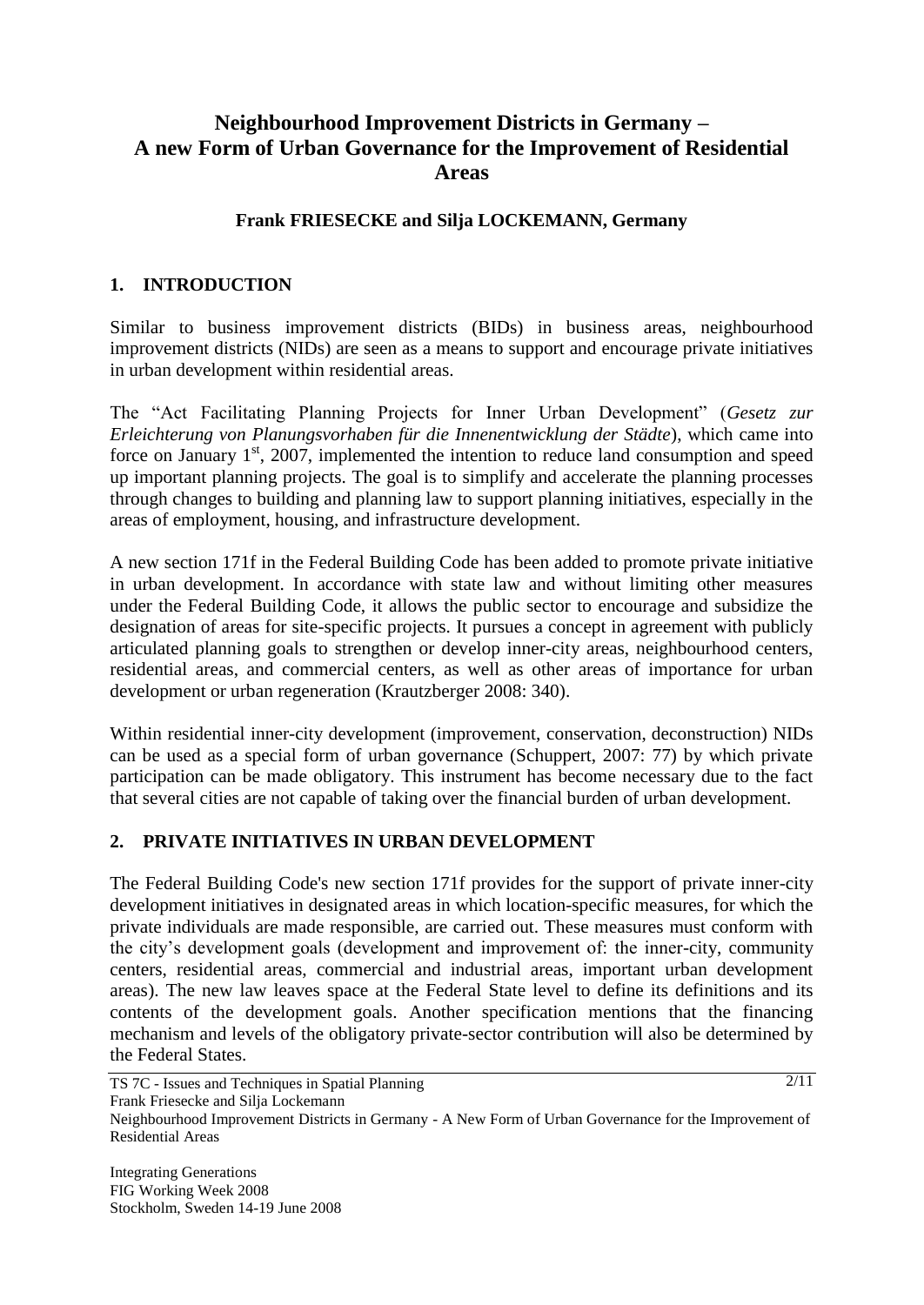All in all, this law supports a new form of public private partnership as seen in urban development in other countries (USA, Great Britain, South Africa; cf. Houstoun 2003) and in several Federal States in Germany (Friesecke, 2006a: 56; Huber, 2007: 466; Wiezorek, 2004). Federal State laws for business improvement districts have existed in Bremen, Hamburg, Hesse, Saarland and Schleswig-Holstein since the end of 2004. The realization of these location-related initiatives private public partnerships in urban development is planned in other Federal states (cf. http://www.urban-improvement-districts.de/). These initiatives are not only designed for business areas, but also for community centers, residential areas, commercial and industrial areas and (mixed use) areas (cf. table 1). In contrast to BIDs, however, these property owner initiatives are still under construction.

| <b>Term</b>                                                   | <b>Type of areas</b>           | <b>Main actors</b>           |
|---------------------------------------------------------------|--------------------------------|------------------------------|
| Business Improvement District (BID)                           | City center, business Property | business<br>and              |
|                                                               | area                           | owners, retailers            |
| Neighbourhood Improvement District (NID), in Residential area |                                | Property owners, tenants     |
| Germany: Housing Improvement District (HID)                   |                                |                              |
| Working Area Improvement District (WID)                       | Commercial                     | and Property<br>owners,      |
|                                                               | industrial area                | industrialists, manufacturer |

**Table 1**: Different denotations for private initiatives in urban development.

In Germany, the term housing improvement district (HID) is used instead of neighbourhood improvement district, because the concept <housing> is more readily understood in German terminology. At the same time, in order to avoid misunderstandings in the English speaking debate the paper uses the term NID for initiatives in residential districts (see also Kreutz 2007: 3).

# **3. NEIGHBOURHOOD IMPROVEMENT DISTRICTS**

The use of the BID method has been so successful in Germany that it started a discussion about using this management strategy for residential areas. This possibility has become more accepted due to the fact that new instruments for inner city development have become necessary. This leaves the question if NIDs are the right vehicle to stabilize and improve residential districts in accordance with urban development goals.

To answer this question one must examine the objectives, the fields of action, the prescribed activities as well as the financing mechanism proposed for the NID. These generally diverge from those of a BID. This becomes obvious when examining the main groups and stakeholders involved. In the case of BIDs, the local authority works with retailers and service providers; in the case of NIDs, on the other hand, the local authority works with property owners and tenants. These differences may become a problem in the implementation phase of a NID. Property owners and tenants may have a greater conflict of interest than retailers in a BID would. Similar to retailers, property owners would generally seek economic benefits, such as an increase in land value and an increase in rental fees. Tenants, however, tend not share these interests (Krüger, Wickel, Kreutz, 2007: 14; Kreutz, 2008: 14).

TS 7C - Issues and Techniques in Spatial Planning

Neighbourhood Improvement Districts in Germany - A New Form of Urban Governance for the Improvement of Residential Areas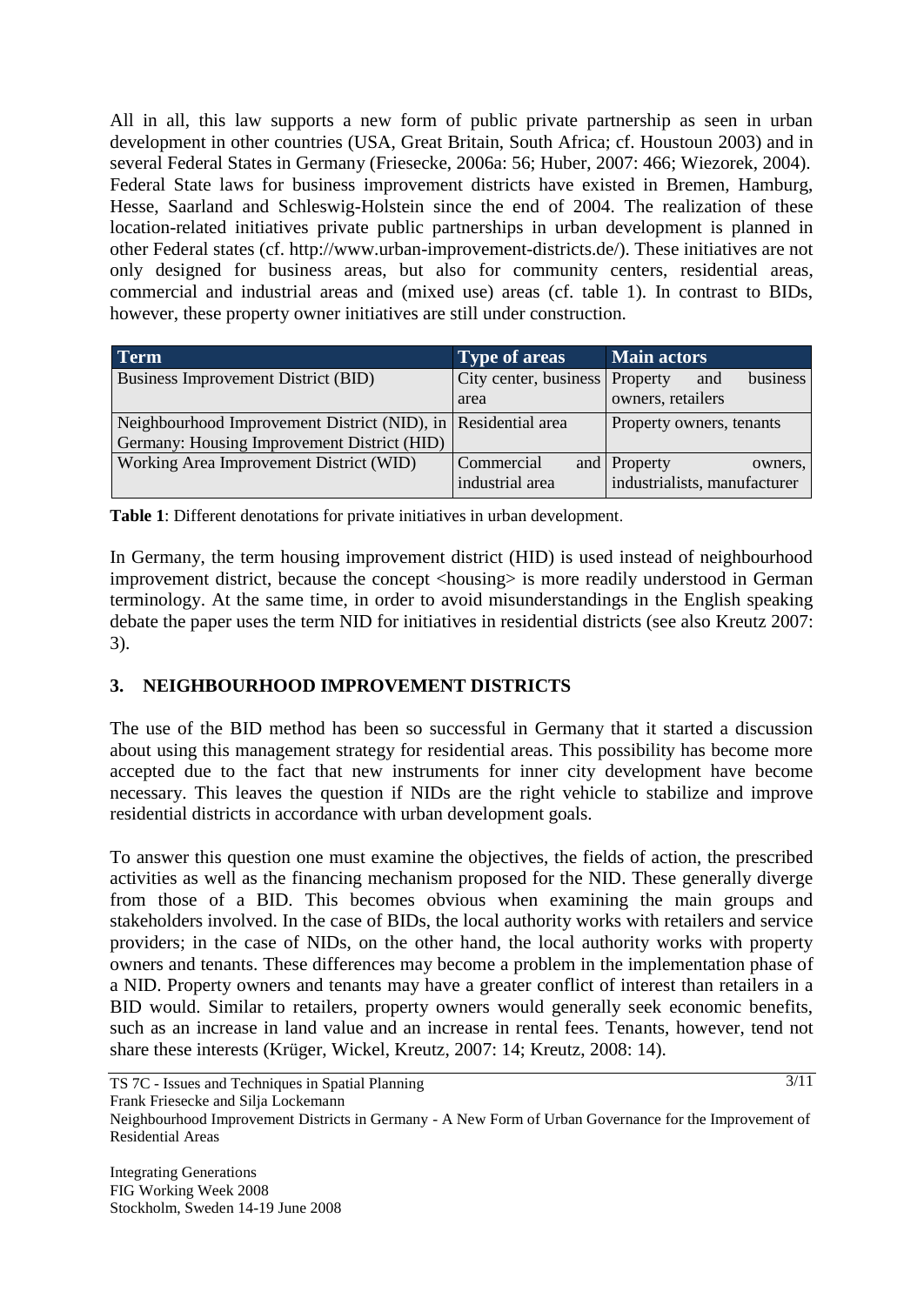Housing cannot only be seen as an economic good it is also a social good. It is the main living space of the inhabitants, and it must fulfill certain requirements, such as access to sufficient green space and to social infrastructure as well as a pleasant living environment. Consequently, NIDs present a more complex range of activities as well as the need of more complex intervention measures than a BID since their task is solely to improve the economic environment.

Site-related measures (in the case of NIDs) carried out under private responsibility; therefore, need to be in accordance with the local authority"s urban development goals so that the problems in one district will not merely be shifted into another district (Kersten, 2007: 125). NIDs also must not impact the general public services provided by the local authority. The measures of a NID must only be seen as an enhancement to other urban development measures. For example, they can fill gaps in municipal services or compensate for what they do poorly (Levy, 2001). The problem arises when private initiative replaces some of the local authority"s responsibilities. This opens up the question whether a privatization of the local authority responsibilities in general is permitted – a still ongoing debate in Germany.

NID measures and projects can be used to carry out a variety of planning functions and often cover more than one field of action (see table 2). One must make note of the fact that every member of the property owners group would have to profit from the measures if obligated to co-finance it (Schuppert, 2007: 43).

| <b>Building and housing environment</b>           | <b>Public spaces</b>                                         |  |
|---------------------------------------------------|--------------------------------------------------------------|--|
| Construction of new buildings (e.g. local         | Park and public space enhancements, e.g.<br>٠                |  |
| authority center)                                 | planting trees/shrubbery/flowers                             |  |
| Demolition of buildings                           | Establishment of playground<br>areas/sports                  |  |
| Change of use of buildings and apartments         | facilities                                                   |  |
| Temporary use of fallow areas                     | street/sidewalk<br>Supplementary<br>cleaning,                |  |
| Facility management                               | removal of graffiti from buildings                           |  |
| Vacancy management                                | Deployment of security personnel for public                  |  |
| Storefront improvement programs                   | safety                                                       |  |
|                                                   | Illumination of individual buildings                         |  |
|                                                   | Pedestrian-scale lighting                                    |  |
| <b>Transportation and parking</b>                 | <b>Local economy</b>                                         |  |
| Traffic management including traffic calming      | <b>Employment</b> incentives<br>٠                            |  |
| Management of the public parking system           | Establishment of new businesses<br>п                         |  |
| Promotion of existing public transport            | Strengthening indigeous concerns                             |  |
| Establishment of additional parking lots          |                                                              |  |
| Noise protection planning (in case of street      |                                                              |  |
| noise)                                            |                                                              |  |
| <b>Social services</b>                            | <b>District marketing and communication</b>                  |  |
| Establishment<br>operation<br>of<br>social<br>and | Development<br>of<br>marketing<br>and<br>٠<br>$\mathfrak{a}$ |  |
| facilities                                        | communication concept                                        |  |
| Establishment of additional programs for          | Image enhancement, district public relations<br>٠            |  |
| different target groups (e.g. youth, seniors)     | Festival and special event programming                       |  |

**Table 2**: Possible areas of activity of a NID (the texts in italic highlight the services, the others the measures changing the built environment), cf. Lockemann, 2007: 82.

TS 7C - Issues and Techniques in Spatial Planning

 $4/11$ 

Frank Friesecke and Silja Lockemann

Neighbourhood Improvement Districts in Germany - A New Form of Urban Governance for the Improvement of Residential Areas

Integrating Generations FIG Working Week 2008 Stockholm, Sweden 14-19 June 2008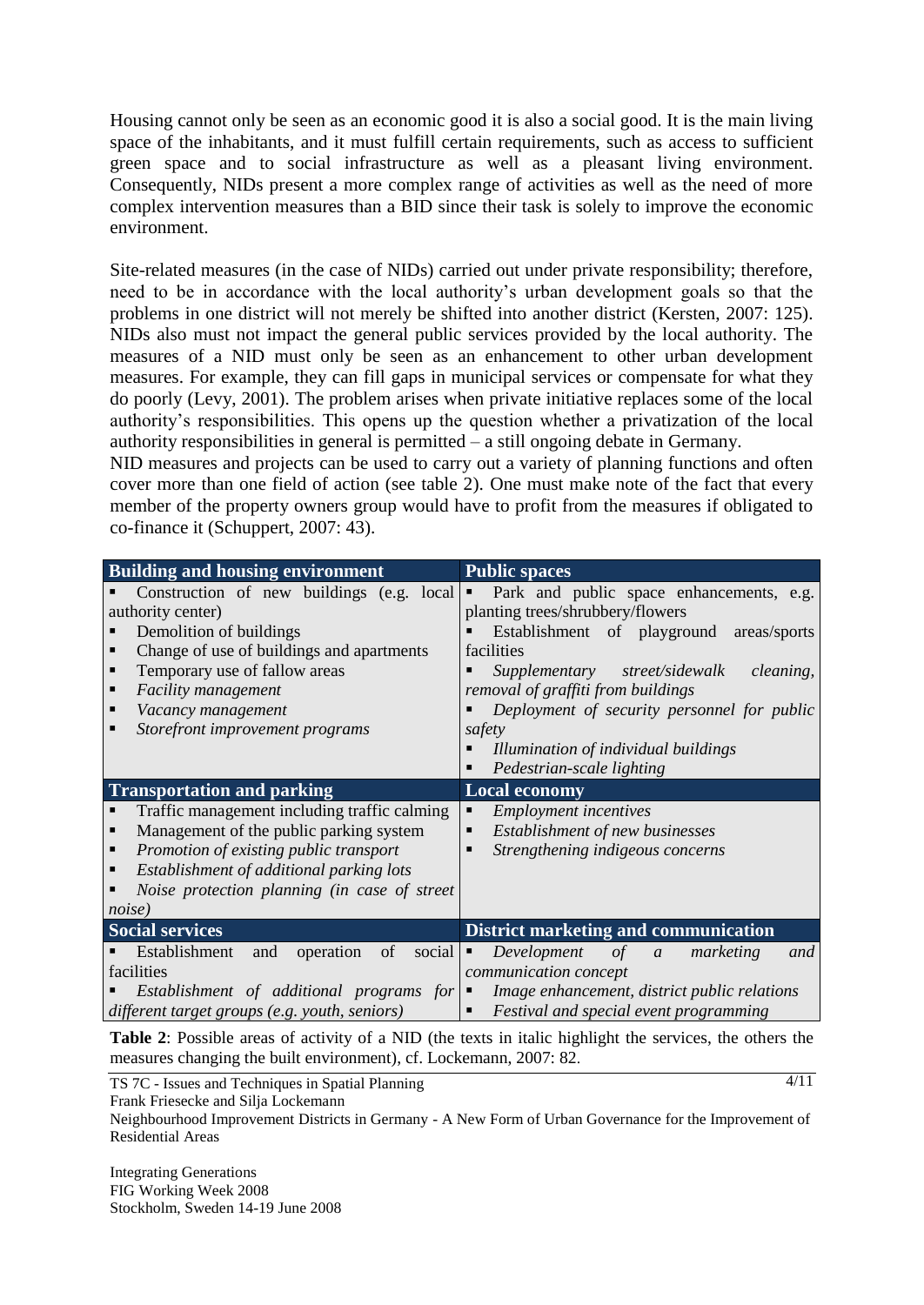Realization of NID activities demands the establishment of effective coordination and efficient management, e.g. by a special district management organization for the defined district (cf. section 4). The overall objective is to boost the district's image, local profile and neighbourhood identification. Under certain conditions it seems to make sense if the district management organization operates as a real estate agent similar to some BIDs in the US:

"The most ambitious BIDs have acted as property developers, buying and repairing empty or abandoned buildings and vacant sites within their area and selling and leasing them on favourable terms both to BID members and those interested in relocating to the city centre" (Symes and Steel, 2003, 305).

## **4. NEIGHBOURHOOD IMPROVEMENT DISTRICTS IN HAMBURG**

As a pioneer in Germany, the city of Hamburg established a "Law to Strengthen Residential Districts through Private Initiative" (*Gesetz zur Stärkung von Wohnquartieren durch private Initiativen*), which came into force on January 1, 2008 (Bürgerschaft Hamburg, 2007). The law states that a NID is a temporary organization and lasts for a pre-determined period of time - five years at the most - after which the members vote to retain the NID.

The establishment of an individual NID often comes from the impulse of the property owners. These property owners need to establish a steering committee that has the ambition to work with the local authority. The committee needs to develop goals, measures and possible financing strategies for the improvement of the residential area. The next step includes a revision of the strategy and the first consultation with the local authority (Gorgol, 2007: 78). After these steps a decision process begins. The NID needs the support of 30% of the property owners; whereas the tenants of the districts have no right to vote. The positive vote of the property owners must represent more than 30% of the number of properties situated in the NID area, at the same time their area must represent at least 30% of the total NID area. The allowed maximum negative vote (veto) was also 30%. The main reason for the unequal treatment of property owners and tenants in this case is that the NID levy only applies to the property owners, because the perceived benefits of a NID will be higher for owners than for tenants. Beyond it, there exists a rule whereby it is not allowed to shift the levy to the tenants in terms of higher rents (Schuppert 2007: 51).

There is a great difference to the business improvement districts in Hamburg, where the positive vote must represent only 15% of the property owners. If the proposition fulfills all requirements it will be publicly presented for a month before the senate passes an enabling law for a designated residential area. The committee then needs to sign a contract with the local authority delineating all the planned goals and measures. It is important that the contract define who is responsible for each task and how the financing will be divided.

The NID in Hamburg is completely privately financed by a special tax (Kersten, 2007: 127; Schuppert, 2007: 43) based on the value of the properties. The tax is a product of the

TS 7C - Issues and Techniques in Spatial Planning

Neighbourhood Improvement Districts in Germany - A New Form of Urban Governance for the Improvement of Residential Areas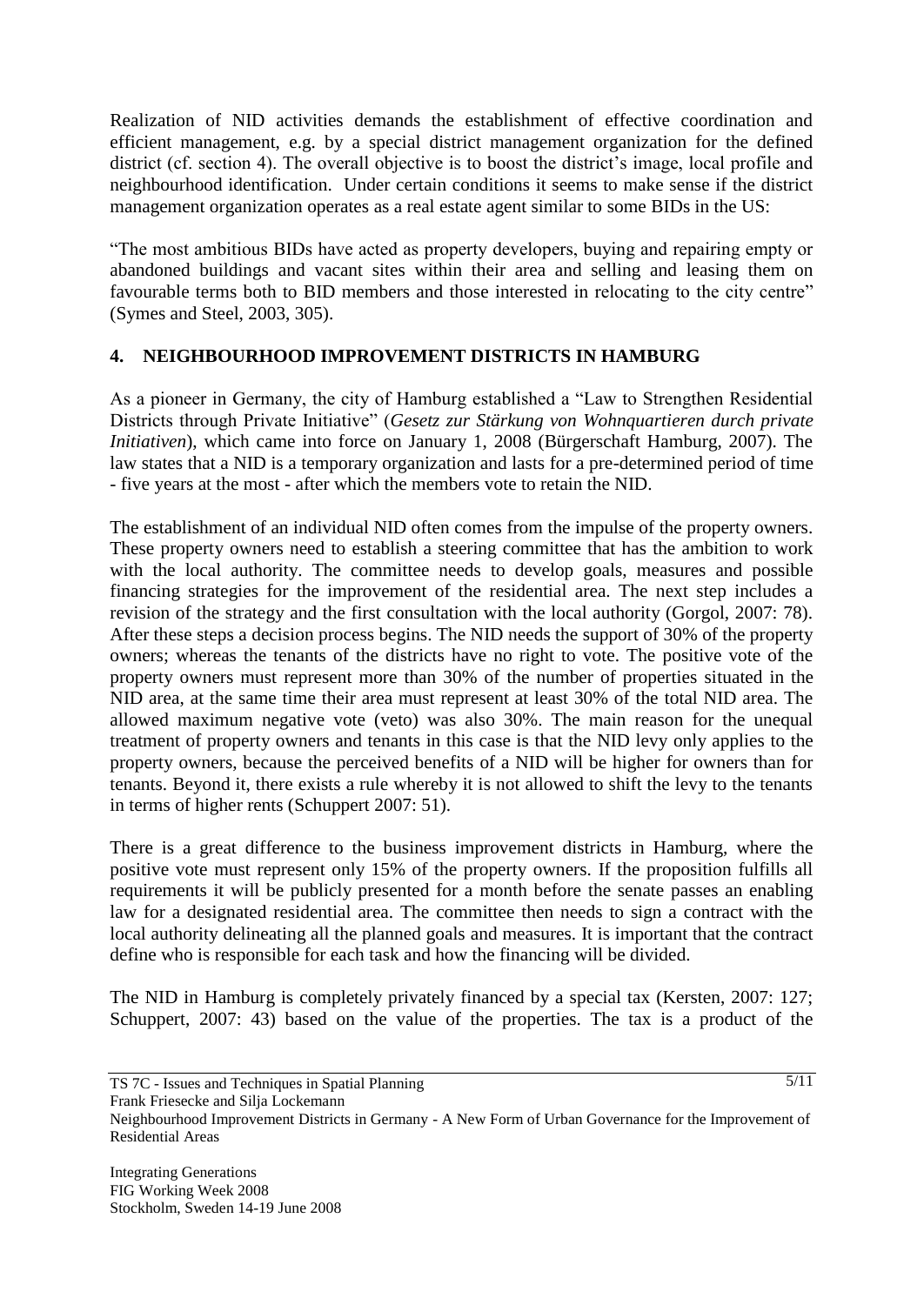municipal rate fixed by the local authority and the assessed value of the property (under the terms of the German Valuation Law).

After a positive NID vote, a specially founded or even existing district management organization (e.g. in form of a for-profit limited liability company or registered association) is obligated to provide the defined NID services and implement the defined measures under the terms of a contract between itself and the local authority. The NID levy is collected and administrated by the local authority but then entirely turned over to the district management organization. Its function is to organize and carry out the prescribed physical and organizational improvements.

It is advisable to establish a steering committee right from the NID planning stage, particularly with regard to the participation of all stakeholders affected by the budgeted NID activities. Furthermore, the committee could give advice to the district management organization during the operational phase and monitor that the completion of activities are within the given timeline or in compliance with regulations.

Figure 1 gives a review of the organizational structure of the intended NID in Hamburg.



**Figure 1**: Organizational structure for a NID in Hamburg.

Beyond Hamburg, there are other states contemplating the implementation of a NID model at Federal State level.

TS 7C - Issues and Techniques in Spatial Planning Frank Friesecke and Silja Lockemann Neighbourhood Improvement Districts in Germany - A New Form of Urban Governance for the Improvement of Residential Areas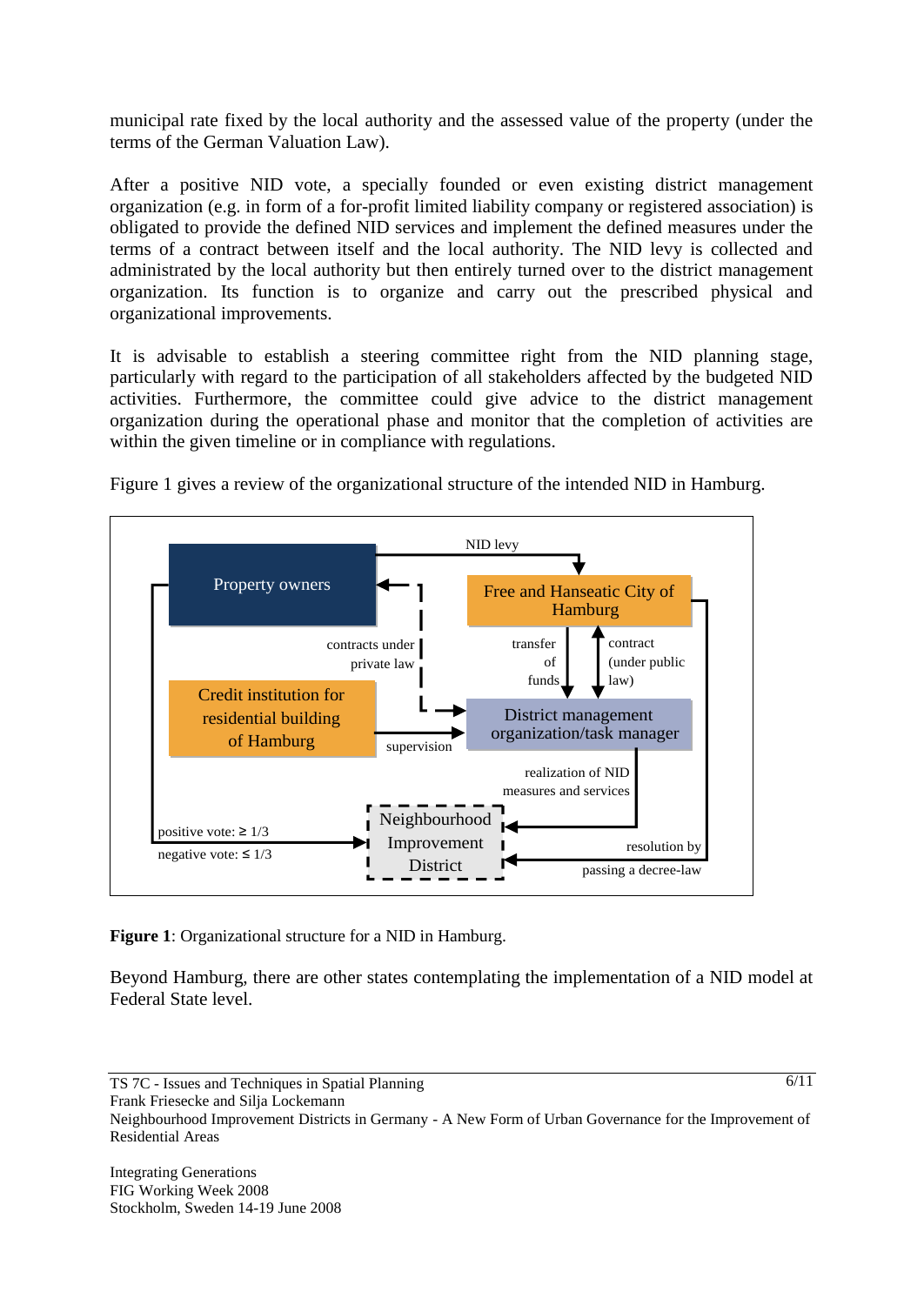## **5. ASSESSMENT OF NID EFFICIENCY**

What is the efficiency of a NID? In short, NIDs allow the private sector to provide additional and enhanced services that improve the residential environment in the district. Due to the fact that many Federal States and municipalities in Germany have a very critical opinion of the formation of NIDs and the implementation of special services (cf. Bartholomäi 2006, Schutz/Köller 2007), the following table 3 enumerates the most important arguments in form of a SWOT matrix (SWOT = strengths, weaknesses, opportunities, and threats).

| <b>Strenghts</b>                                 | Weaknesses                                            |
|--------------------------------------------------|-------------------------------------------------------|
| Supporting the long-term sustainability of a     | Lack of practical experience in Germany<br>٠          |
| geographically defined residential area          | Mandatory district assessment<br>■<br><b>as</b><br>an |
| Providing additional services that improve the   | unbalanced impact obligating all members of the       |
| district environment                             | property owners group and imposing no extra           |
| Developing partnerships between the public       | obligation on the other members (lack of tenant       |
| private sector, strengthening<br>private<br>and  | participation)                                        |
| initiatives                                      | Great efforts to mobilize the property owners         |
| Predictable and reliable funding source for      | Long foundation process (approx. two years)<br>٠      |
| supplemental services and programs               |                                                       |
| No free-rider problem                            |                                                       |
| <b>Opportunities</b>                             | <b>Threats</b>                                        |
| Encouraging corporate social responsibility      | Exorbitant expectations of the property owners<br>п   |
| Attracting inward investment: helping to         | Step by step privatization of public tasks<br>п       |
| decrease vacancy rates and to increase the value | Strengthening "strong districts" with property<br>٠   |
| of the properties                                | owners that are able to pay the NID levy in debit     |
| Making the district more competitive with        | of "weak districts"                                   |
| surrounding residential areas                    | Relocating problem areas to other districts           |
|                                                  | Arising expenses even if the vote for a NID           |
|                                                  | failures                                              |

**Table 3**: SWOT analysis of a NID.

The table shows that NIDs for many reasons should be viewed as an important instrument to finance inner city development (Friesecke 2007: 13; 2007: 245):

- 1. NIDs are compatible with constitutional law (Schutz/Köller, 2007: 649).
- 2. They can be used for all areas with mainly residential usage.
- 3. They provide enhanced services that improve the district environment.
- 4. Everybody that profits from the measures also has to co-finance (no free-riders).
- 5. Financing systems help make the measures easy to plan for.
- 6. The measures are less expensive if completed in a group than if completed separately.
- 7. NIDs encourage corporate social responsibility.

Difficulties can occur due to the complex ownership structure creating different interest groups as well as due to the complex implementation process of the NIDs. Property owners who are not willing to co-finance can also go to court and delay the process. In badly

TS 7C - Issues and Techniques in Spatial Planning

Frank Friesecke and Silja Lockemann

Neighbourhood Improvement Districts in Germany - A New Form of Urban Governance for the Improvement of Residential Areas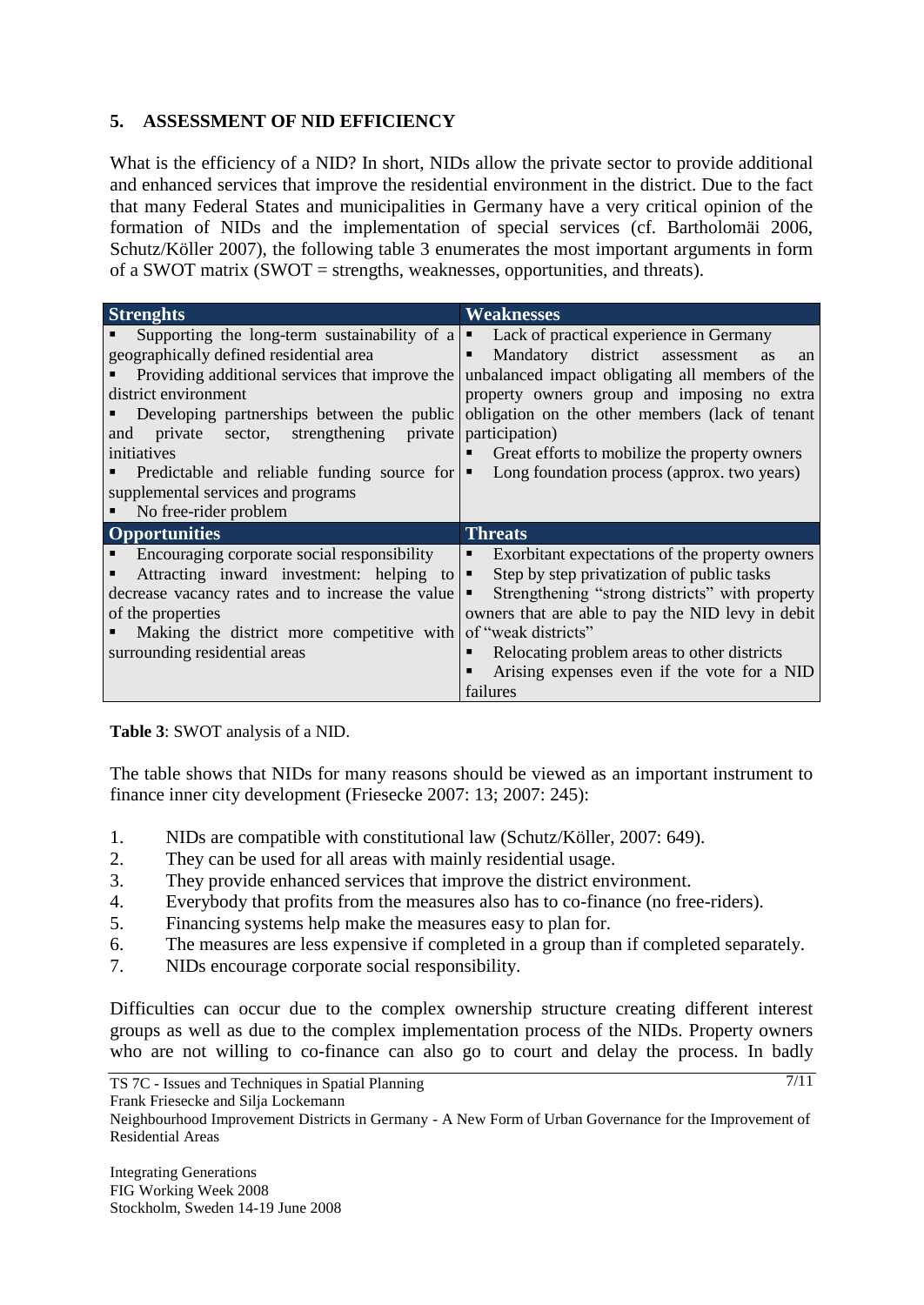maintained areas the question remains if the property owners are capable of or willing to invest in these areas.

A further restraint is the fact that all measures have to be financed *before* realization. This could be a reason to use other methods – e.g. so-called urban redevelopment measures (*Städtebauliche Sanierungsmaßnahme* under the Federal Building Code, section 136), where you have to pay for the improvements and service measures afterwards (similar to a Tax Increment Financing District TIF). In the meantime, there are considerations to combine both instruments to encourage redevelopment or improvements in areas suffering from disinvestment (Ruther-Mehlis and Weber 2005, Friesecke 2006b).

To summarize the short analysis of the new and necessary form of urban governance (cf. section 6), neighbourhood improvement districts are not a solution for every local authority. The flexibility of a NID allows each district to develop its own improvement program based on its own needs, but it may not be an (economically) reasonable road to success everywhere. To monitor what NID services are working and what projects may need changing or adapting, key performance indicators could be an important method of promoting NIDs successes (cf. in terms of BID performance measures: ATCM 2005: 33; Caruso/Weber 2006).

## **6. CONCLUDING REMARKS**

Organizationally and legally, a NID might be described as a hybrid between traditional local government and a new form of urban governance (see table 4 and Kersten, 2007: 128). In Hamburg the initiative for the NID came from the property owners (private initiative), but during the process the local authority often retained the final decision-making power. Property owners that were against the measure were still obligated to co-finance. This form of organization is less a partnership and more a monitored and controlled form of selforganization (Schuppert, 2007: 16). The local authority still keeps its control function.

So the new form of urban governance includes the state, but transcends it by taking in the private sector and civil society (Einig et al 2005, I). The state creates a conducive legal environment for implementing NIDs, while the private sector plans and realizes the improvement measures.

| <b>Mandatory elements</b>                       | cooperative tasks                  |
|-------------------------------------------------|------------------------------------|
| legal foundation $($ , NID law" $)$             | " establishment through residents' |
| • NID levy for all property owners              | initatives                         |
| <b>statutory conclusion of a contract under</b> | • privately directed organization  |
| public law between city and task manager        | • solutions by mutual agreement:   |
| • supervision of the task manager by the        | - concept of measures              |
| state                                           | - financing plan                   |
| • establishment of a NID for a limited period   | - choice of the task manager       |

**Table 4**: NIDs as a special form of urban governance.

TS 7C - Issues and Techniques in Spatial Planning Frank Friesecke and Silja Lockemann Neighbourhood Improvement Districts in Germany - A New Form of Urban Governance for the Improvement of Residential Areas

Integrating Generations FIG Working Week 2008 Stockholm, Sweden 14-19 June 2008 8/11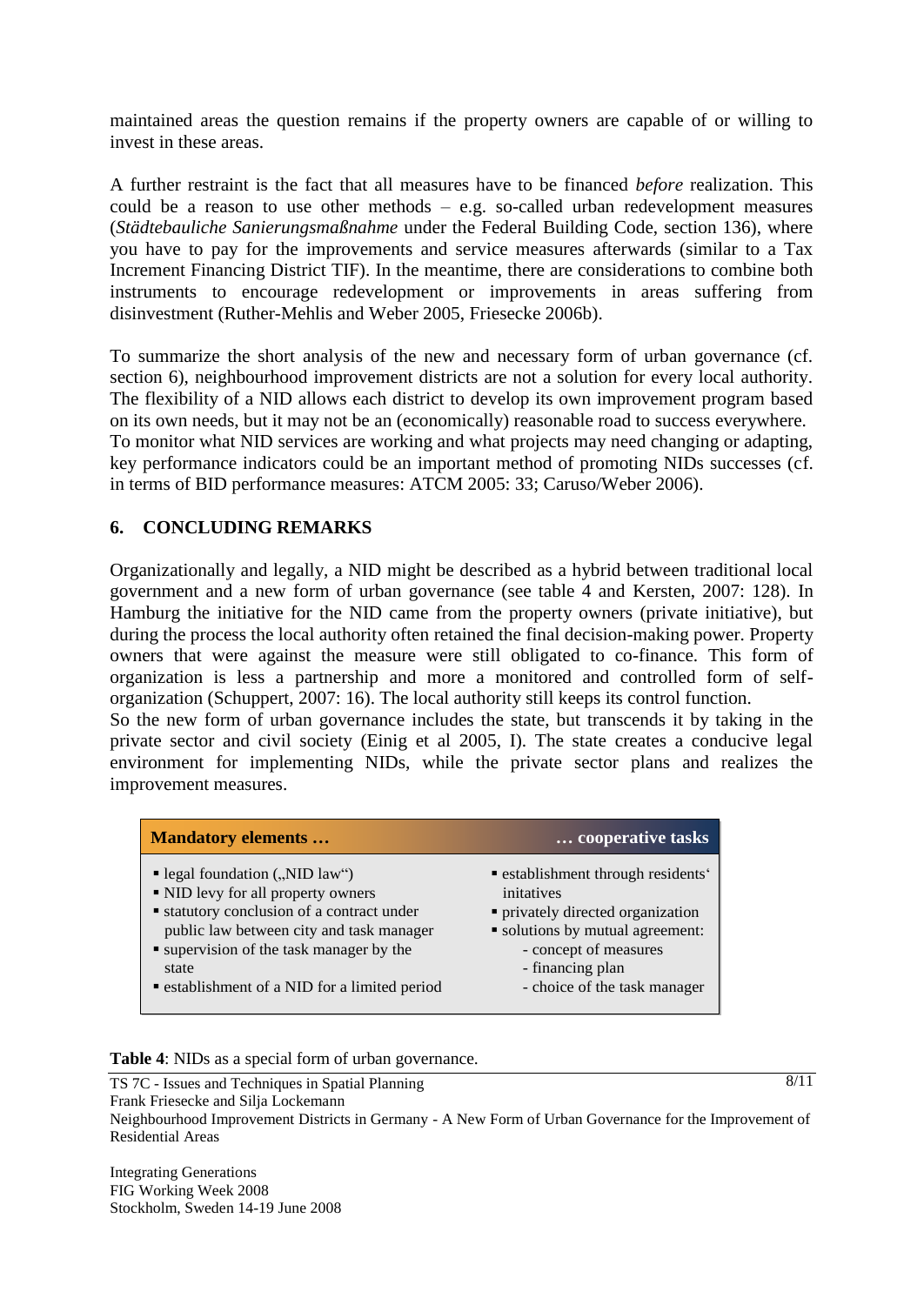In closing, NIDs are not a remedy for all "urban illnesses" and undesirable urban developments. But due to the far-reaching processes of economic and demographic change, they mark a paradigm shift in urban development and can play a significant role in the residential revitalization process. NIDs represent a fundamental basis for future urban planning policy with strong private sector involvement as a contradiction to the previously state-dominated instruments and strategies.

Future (German) NIDs should deal especially with urban shrinkage and the neglect of the urban environment to improve the attractiveness of the district and the city.

#### **REFERENCES**

Association of Town Centre Management (editors) (2005): Business Improvement Districts: A Good Practice Guide from the ATCM. Based on the experience of the National BIDs Pilot, London 2005.

Bartholomäi, E. (2006): Business Improvement Districts, HessischINGE. Wird so unser Dorf schöner? BauR 11 (2006): 1838-1845.

Bürgerschaft der Freien und Hansestadt Hamburg (Hrsg.) (2007): Drucksache 18/6977 (11.09.2007).

Caruso, G. & R. Weber (2006): Getting the Max fort he Tax: An Examination of BID Performance Measures. International Journal of Public Administration, 29 (2006): 187-219.

Einig, K, Grabher, G., Ibert, O. & W. Strubelt (2005): Urban Governance; In: Bundesamt für Bauwesen und Raumordnung Hrsg.: Urban Governance. Informationen zur Raumentwicklung. Heft 9/10 (2005): I – IX.

Friesecke, F. (2006a): Business Improvement Districts - ein neuer Ansatz zur Revitalisierung innerstädtischer Geschäftszentren, in: Flächenmanagement und Bodenordnung, 2 (2006): 56- 65.

Friesecke, F. (2006b): Revitalization of Urban Areas through Business Improvement Districts (BIDs) – Trends and Expectations for Shrinking Cities,  $5<sup>th</sup>$  FIG Regional Conference for Africa, Accra, Ghana, March 8-11, 2006. http://www.fig.net/pub/accra/papers/ts10/ts10\_02\_friesecke.pdf.

Friesecke, F. (2007): Housing Improvement Districts – ein Instrument auch für die Innenentwicklung?, in: Flächenmanagement und Bodenordnung, 6 (2007): 241-245. cf. also: http://www.urban-improvement-districts.de/files/File/Friesecke\_fub\_6\_07.pdf.

Gorgol, A. (2007): Neighbourhood Improvement Districts. Mit dem BID-Konzept zur Aufwertung städtischer Wohnquartiere, Diplomarbeit am Institut für Stadt-, Regional- und Umweltplanung HafenCity Universität Hamburg (HCU), 2007.

TS 7C - Issues and Techniques in Spatial Planning

Neighbourhood Improvement Districts in Germany - A New Form of Urban Governance for the Improvement of Residential Areas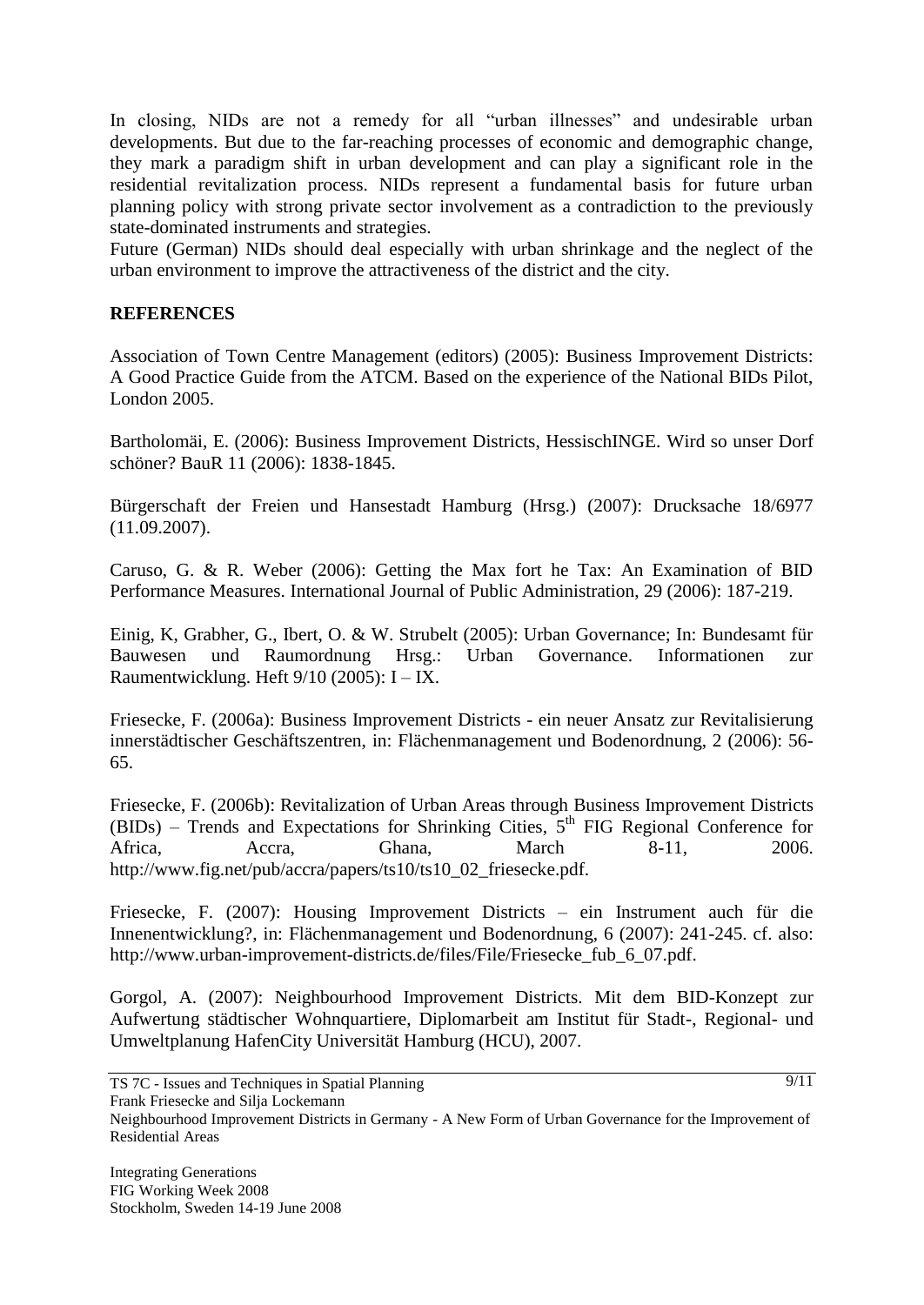Houstoun, L.O., Jr. (2003): Business Improvement Districts. Second Edition. Washington D.C.: ULI – the Urban Land Institute in cooperation with the International Downtown Association.

Huber, M. (2007): Business Improvement Districts – Neue Instrumente auf der Schnittstelle zwischen Städtebau und Wirtschaftsförderung, DVBl. 2007: 466-475.

Kersten, J. (2007): Business Improvement Districts in der Bundesrepublik Deutschland – Urban Governance zwischen privater Initiative und staatlichem Zwang, UPR 4 (2007): 121- 129.

Krautzberger, M. (2008), Stadterneuerung und Stadtentwicklung durch Private?, DVBl. 2008: 337-344.

Kreutz, S. (2007): The Model of Neighbourhood Improvement Districts in Hamburg. New strategies for private sector involvement in area development. Paper for the 2007 EURA conference "The Vital City". http://www.eura2007.org.uk/media/media\_48167\_en.pdf.

Kreutz, S. (2008): Stärkung von Wohnquartieren durch formelle private Initiativen – Eine kritische Betrachtung des Modells Housing Improvement Districts, In: RaumPlanung 136 (2008), 11-15.

Krüger, T.; Wickel, M. & S. Kreutz (2007): Gutachten über die Begleitforschung für das Teilprojekt HID Steilshoop im Rahmen des Projektes "Lebenswerte Stadt Hamburg" vom 29. Juni 2007.

Levy, Paul R. (2001): Paying for the Public Life. Economic Development Quarterly, 15 (2001): 124-131.

Lockemann, S. (2007): Zur Übertragbarkeit des BID-Ansatzes auf Wohnstandorte im Rahmen des Stadtumbaus, Diplomarbeit, 30. Januar 2007 (unpublished).

Ruther-Mehlis, A. & M. Weber (2005): Business Improvement Districts und städtebauliche Sanierung. BIDs als Ergänzung oder Konkurrenz öffentlicher Planungen nach dem BauGB? In: RaumPlanung 120/121 (2005): 127-131.

Schuppert, G.F. (2007): Rechts- und verwaltungswissenschaftliches Gutachten zum Entwurf eines Gesetzes zur Stärkung der Attraktivität von Wohnquartieren und Nachbarschaften (Wohnquartier-Attraktivitätssteigerungsgesetz) vom 21. Mai 2007.

Schutz, W.-D. & M. Köller (2007): Business Improvement Districts (BIDs) – (K)ein Modell für Bayern? ZfBR 7 (2007): 649-656.

Frank Friesecke and Silja Lockemann

 $10/11$ 

TS 7C - Issues and Techniques in Spatial Planning

Neighbourhood Improvement Districts in Germany - A New Form of Urban Governance for the Improvement of Residential Areas